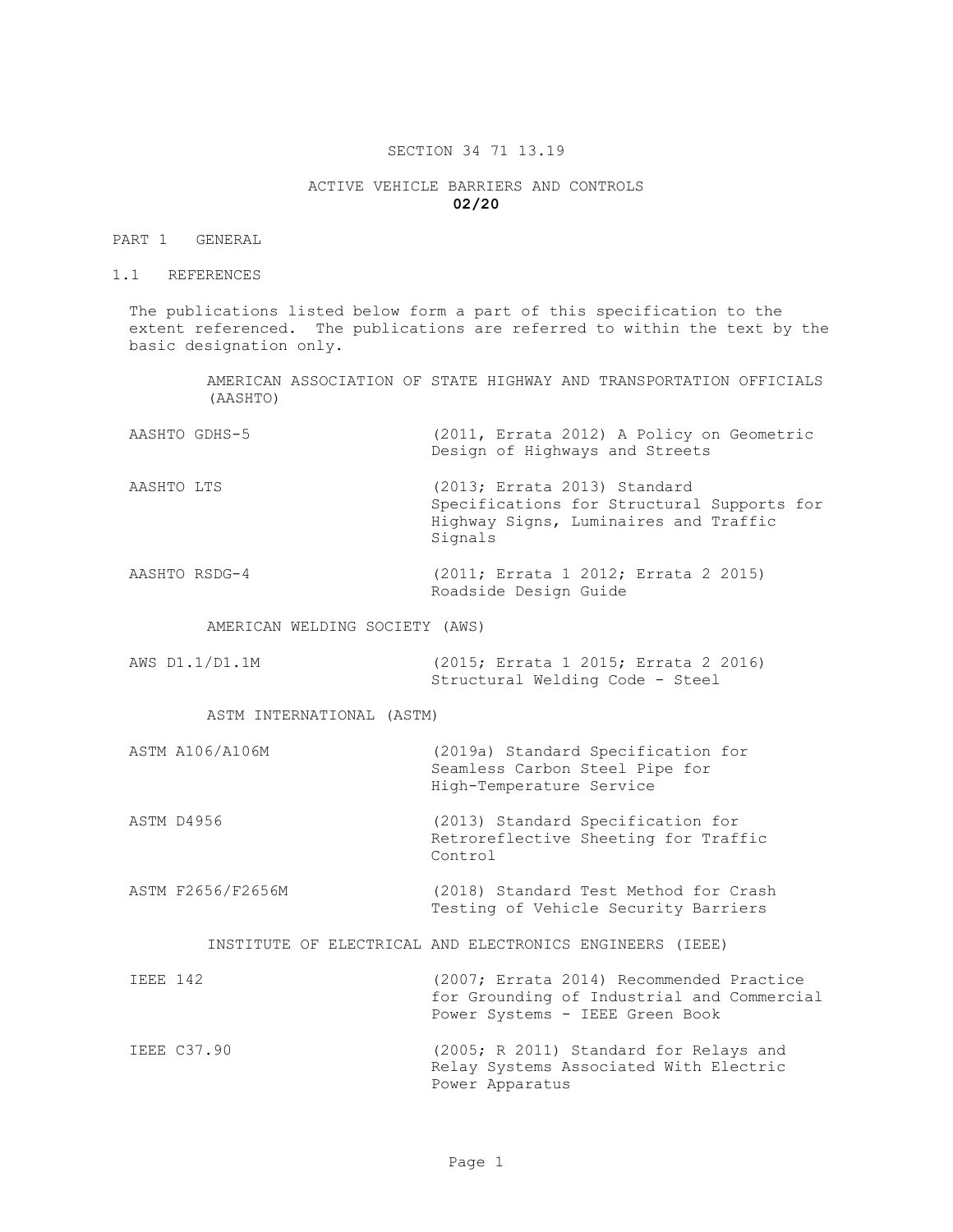| IEEE C37.90.1 | (2013) Standard for Surge Withstand<br>Capability (SWC) Tests for Relays and<br>Relay Systems Associated with Electric<br>Power Apparatus |
|---------------|-------------------------------------------------------------------------------------------------------------------------------------------|
| IEEE C62.41.1 | $(2002; R 2008)$ Guide on the Surges<br>Environment in Low-Voltage (1000 V and<br>Less) AC Power Circuits                                 |
| IEEE C62.41.2 | (2002) Recommended Practice on<br>Characterization of Surges in Low-Voltage<br>(1000 V and Less) AC Power Circuits                        |

## INTERNATIONAL ELECTROTECHNICAL COMMISSION (IEC)

| IEC 60068-2-27 | $(2008; ED 4.0)$ Environmental Testing - |
|----------------|------------------------------------------|
|                | Part 2-27: Tests - Test Ea and Guidance: |
|                | Shock                                    |

- IEC 60068-2-30 (2005; ED 3.0) Environmental Testing Part 2-30: Tests - Test Db: Damp Heat, Cyclic  $(12 H + 12 H Cycle)$
- IEC 61000-4-5 (2017) Electromagnetic Compatibility (EMC) - Part 4-5: Testing and Measurement Techniques - Surge Immunity Test
- IEC 61131-3 (2013) Programmable Controllers Part 3: Programming Languages

INTERNATIONAL ORGANIZATION FOR STANDARDIZATION (ISO)

| ISO ISO/IEC 17025 |  |              | (2017) General Requirements for the   |  |  |
|-------------------|--|--------------|---------------------------------------|--|--|
|                   |  |              | Competence of Testing and Calibration |  |  |
|                   |  | Laboratories |                                       |  |  |

#### NATIONAL ELECTRICAL MANUFACTURERS ASSOCIATION (NEMA)

| NEMA 250  |            | (2018) Enclosures for Electrical Equipment<br>(1000 Volts Maximum)                                                        |
|-----------|------------|---------------------------------------------------------------------------------------------------------------------------|
|           | NEMA ICS 1 | (2000; R 2015) Standard for Industrial<br>Control and Systems: General Requirements                                       |
|           | NEMA ICS 2 | (2000; R 2005; Errata 2008) Industrial<br>Control and Systems Controllers,<br>Contactors, and Overload Relays Rated 600 V |
|           | NEMA ICS 4 | (2015) Application Guideline for Terminal<br><b>Blocks</b>                                                                |
| NEMA MG 1 |            | (2018) Motors and Generators                                                                                              |
| NEMA TC 2 |            | (2013) Standard for Electrical Polyvinyl<br>Chloride (PVC) Conduit                                                        |
| NEMA TS-1 |            | (1989; R 2005) Traffic Control Systems                                                                                    |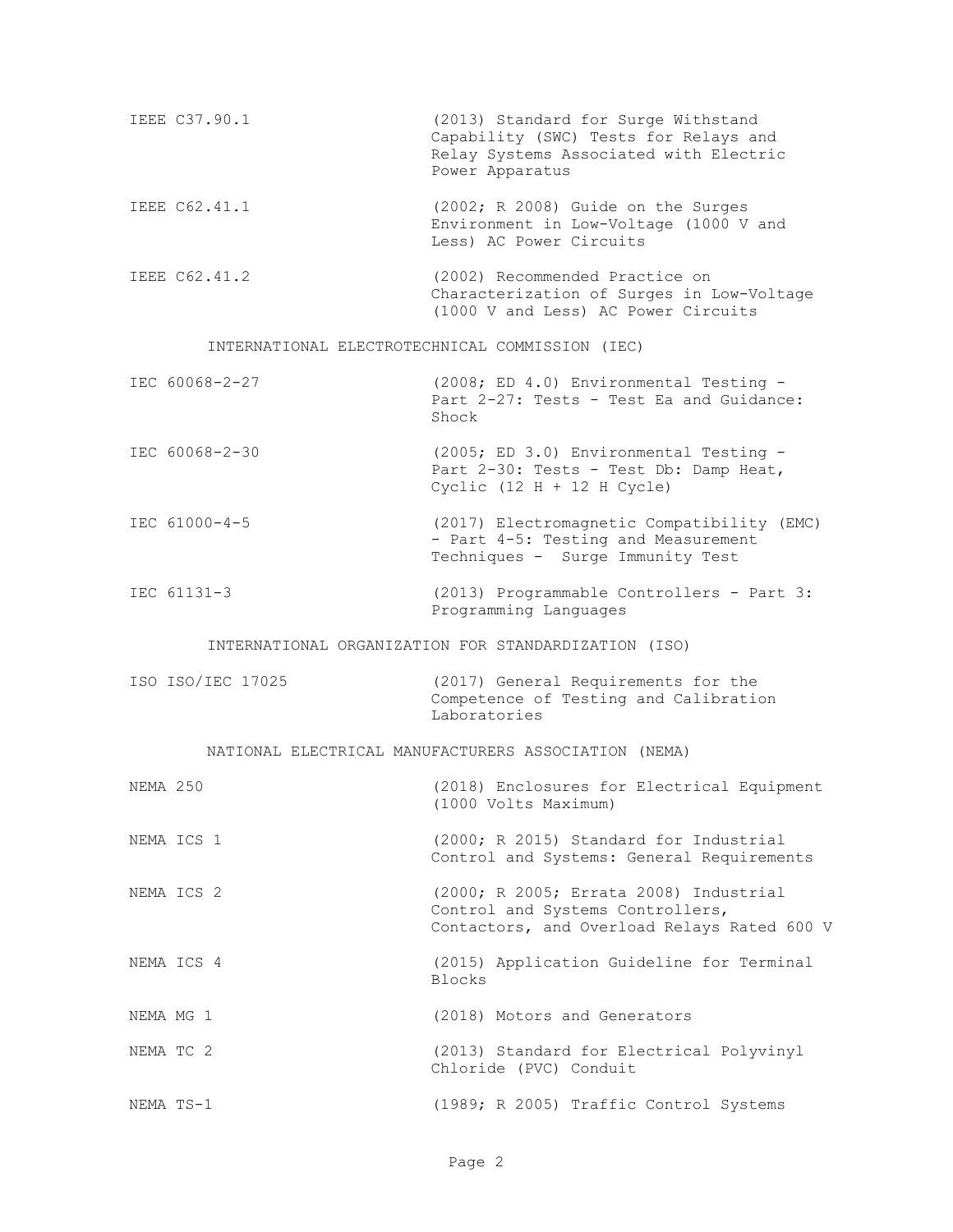|                                             | (not recommended for new designs)                                                                                                                                                                                                               |
|---------------------------------------------|-------------------------------------------------------------------------------------------------------------------------------------------------------------------------------------------------------------------------------------------------|
| NEMA TS-2                                   | (2016) Traffic Controller Assemblies with<br>NTCIP Requirements - Version 03.07                                                                                                                                                                 |
| NATIONAL FIRE PROTECTION ASSOCIATION (NFPA) |                                                                                                                                                                                                                                                 |
| NFPA 70                                     | (2017; ERTA 1-2 2017; TIA 17-1; TIA 17-2;<br>TIA 17-3; TIA 17-4; TIA 17-5; TIA 17-6;<br>TIA 17-7; TIA 17-8; TIA 17-9; TIA 17-10;<br>TIA 17-11; TIA 17-12; TIA 17-13; TIA<br>17-14; TIA 17-15; TIA 17-16; TIA 17-17)<br>National Electrical Code |
|                                             | SOCIETY OF AUTOMOTIVE ENGINEERS INTERNATIONAL (SAE)                                                                                                                                                                                             |
| SAE J517                                    | (2017) Hydraulic Hose                                                                                                                                                                                                                           |
| U.S. ARMY CORPS OF ENGINEERS (USACE)        |                                                                                                                                                                                                                                                 |
| EM $385 - 1 - 1$                            | (2014) Safety and Health Requirements<br>Manual                                                                                                                                                                                                 |
| U.S. DEPARTMENT OF DEFENSE (DOD)            |                                                                                                                                                                                                                                                 |
| DOD 8500.01                                 | (2014; Change 1-2019) Cybersecurity                                                                                                                                                                                                             |
| DOD 8510.01                                 | (2014; Change 1-2016; Change 2-2017) Risk<br>Management Framework (RMF) for DoD<br>Information Technology (IT)                                                                                                                                  |
| U.S. FEDERAL HIGHWAY ADMINISTRATION (FHWA)  |                                                                                                                                                                                                                                                 |
| MUTCD                                       | (2015) Manual on Uniform Traffic Control<br>Devices                                                                                                                                                                                             |
| NCHRP 350                                   | (1993) Recommended Procedures for the<br>Safety Performance Evaluation of Highway<br>Features                                                                                                                                                   |
|                                             | U.S. NATIONAL ARCHIVES AND RECORDS ADMINISTRATION (NARA)                                                                                                                                                                                        |
| 21 CFR 1040                                 | Performance Standards for Light-Emitting<br>Products                                                                                                                                                                                            |
| 29 CFR 1910                                 | Occupational Safety and Health Standards                                                                                                                                                                                                        |
| 47 CFR 15                                   | Radio Frequency Devices                                                                                                                                                                                                                         |
| UNDERWRITERS LABORATORIES (UL)              |                                                                                                                                                                                                                                                 |
| UL 486A-486B                                | (2018) UL Standard for Safety Wire<br>Connectors                                                                                                                                                                                                |
| UL 508                                      | (2018) UL Standard for Safety Industrial<br>Control Equipment                                                                                                                                                                                   |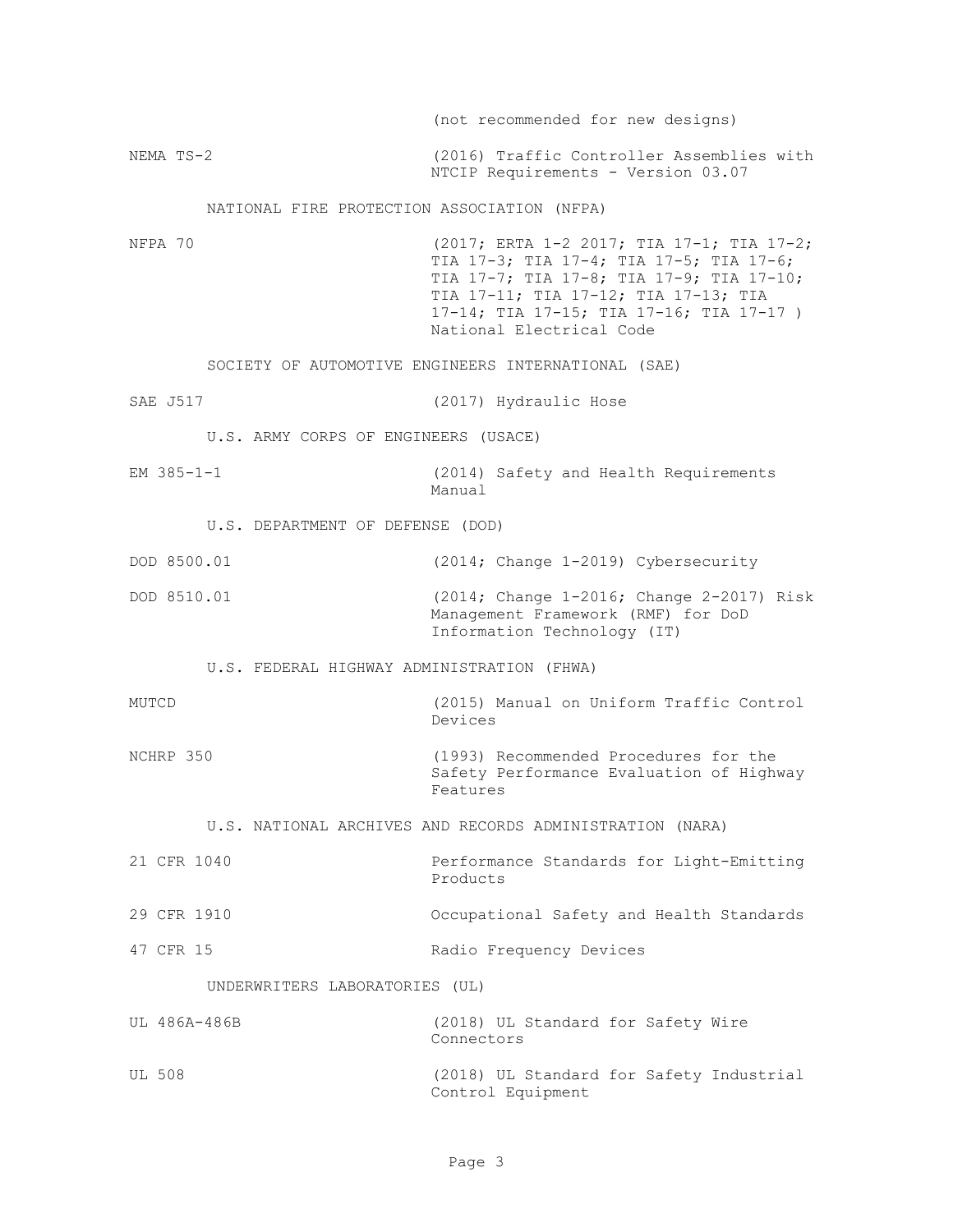| UL 651  | (2011; Reprint Nov 2018) UL Standard for<br>Safety Schedule 40, 80, Type EB and A<br>Rigid PVC Conduit and Fittings |
|---------|---------------------------------------------------------------------------------------------------------------------|
| UL 796  | (2016) UL Standard for Safety<br>Printed-Wiring Boards                                                              |
| UL 1059 | (2001; Reprint Dec 2017) UL Standard for<br>Safety Terminal Blocks                                                  |
| UL 1076 | (2018) UL Standard for Safety Proprietary<br>Burglar Alarm Units and Systems                                        |

## 1.2 ABBREVIATIONS & DEFINITIONS

# 1.2.1 Definitions

- Command & Control. Command & Control function refers to location the main guard will be located to oversee the activity at the ECF/ACP. This is typically the Gatehouse, but not in all cases.
- Crash-rated active vehicle barrier. Crash-rated active vehicle barrier and active vehicle barrier in this specification refer to a vehicle barrier that has been tested to impede or stop a vehicle of a specific weight and speed. The barrier is operable either manually or through electrical controls.

### 1.3 SUBMITTALS

Government approval is required for submittals with a "G" designation; submittals not having a "G" designation are for [Contractor Quality Control approval.][information only. When used, a designation following the "G" designation identifies the office that will review the submittal for the Government.] Submittals with an "S" are for inclusion in the Sustainability eNotebook, in conformance with Section 01 33 29 SUSTAINABILITY REPORTING. Submit in accordance with Section 01 33 00 SUBMITTAL PROCEDURES:

SD-02 Shop Drawings

Point to Point Wiring Information; G[, [ ]]

TRAFFIC CONTROL PLANS; G[, [\_\_\_\_\_]]

SD-03 Product Data

Major Components; G[, [ ]]

Data Package; G[, [\_\_\_\_\_]]

SD-10 Operation and Maintenance Data

Operation and Maintenance Manuals; G[, [ ]]

Submit operation and maintenance data in accordance with Section 01 78 23 OPERATION AND MAINTENANCE DATA, Controls O&M Data Package and the requirements herein.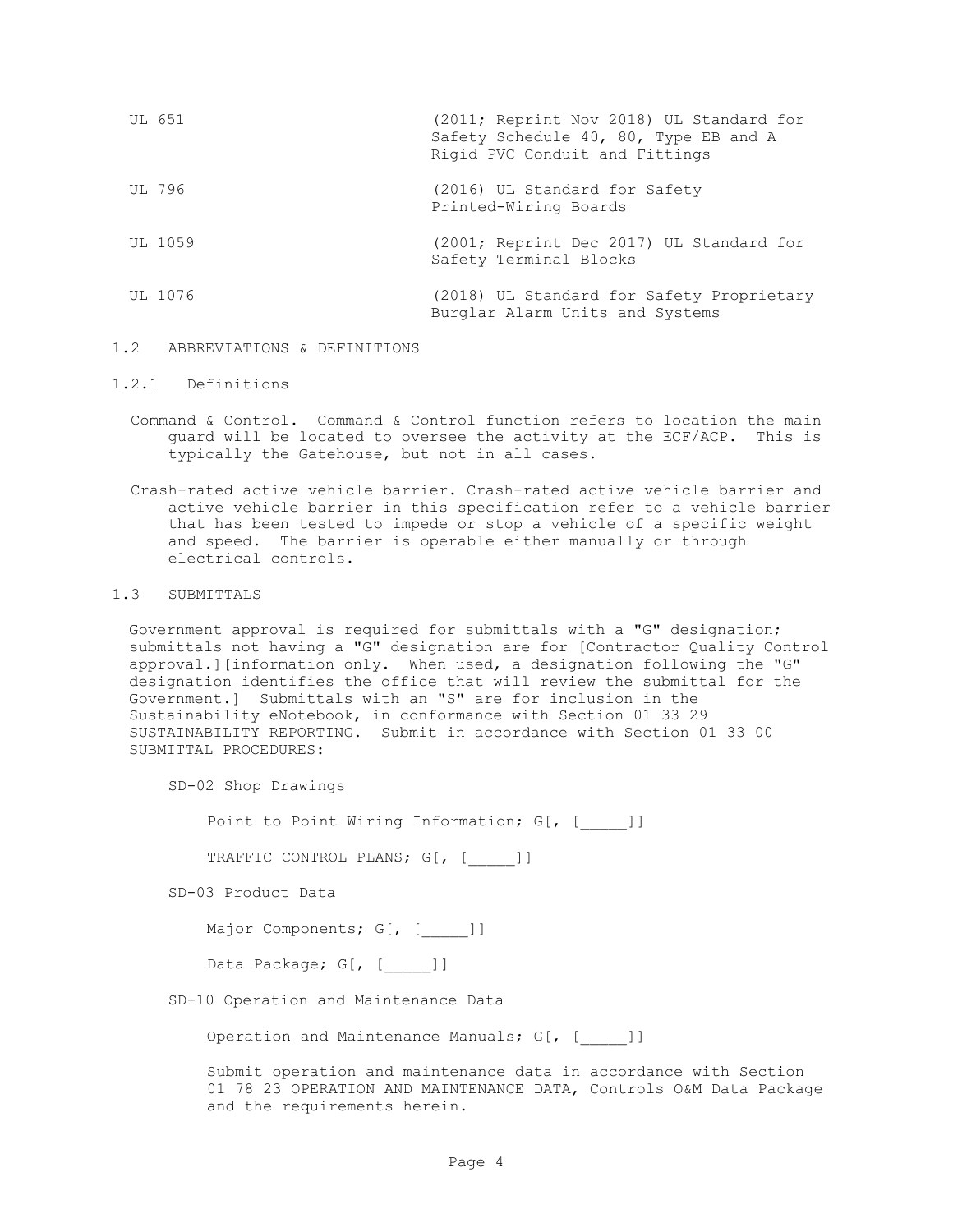## 1.4 INSTALLATION PACKAGE

Submit Installation package 30 days after receipt of the Notice to Proceed. The installation package consists of the overall system drawings, major components and data package.

1.4.1 Point to Point Wiring Information

Final point-to-point wiring diagram of complete interconnected system including database listing of wire numbers, to and from designations, and wire characteristics.

1.4.2 Major Components

Submit the following for approval:

a. Active Vehicle Barrier Controls to include pushbuttons, indicating lights, switches and panels.

- b. Programmable Logic Controller.
- c. Traffic Signs: powered and unpowered.
- d. Traffic signals and traffic signal supports.
- e. Warning Beacons (wig-wags).
- g. Alarm display panels.
- i. Cable and wiring used for the data transmission.
- j. Surge protection device.
- k. Cabinets and other main components needed to make a complete system.
- l. Tamper switches.
- n. Touch screens, if allowed.
- o. Equipment used for presence detection.
- 1.4.3 Data Package

### 1.4.3.1 Active Vehicle Barrier Controls

Describe operation of the different barrier control operating modes to include normal and emergency operation, barrier control switches, traffic signals, warning beacons, and vehicle presence detectors. Include description of security strategy for defeating a threat vehicle and the SDDC approved barrier safety scheme for protecting innocent vehicles from barrier operations.

### 1.5 TRAFFIC CONTROL PLANS

1.5.1 Traffic Control Plan for the maintenance of traffic during construction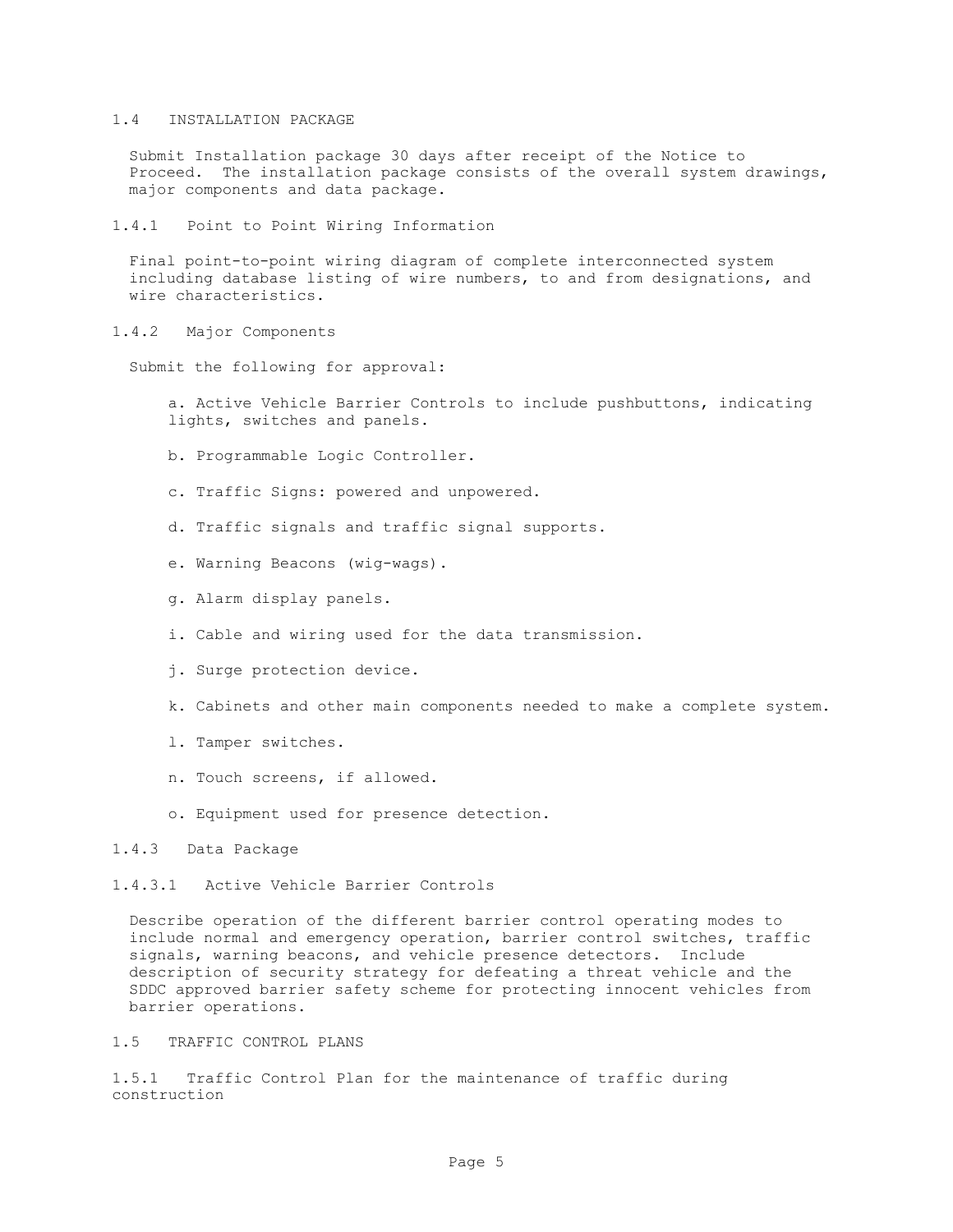Provide a Traffic Control Plan for maintenance of traffic during construction.

### 1.6 OPERATION AND MAINTENANCE MANUALS

Submit finalized manuals within 30 days after completing the Verification Test. Update the draft copy used during site testing with any changes required prior to final delivery of the manuals.

### 1.6.1 Maintenance Manual

Include descriptions of maintenance for all equipment including inspection, periodic prevention maintenance (include specific time intervals for each recommended preventative maintenance tasks), fault diagnosis, and repair or replacement of defective components in the maintenance manual.

### 1.6.2 Final System Drawings

Maintain a separate set of drawings (including site, civil, electrical, mechanical, structural, and details) of the system to be used for final system drawings. This set is to be accurately kept up-to-date with all changes and additions to the AVBCS and to be delivered to the Government with the final verification test report. In addition to being complete and accurate, this set of drawings is to be kept neat and not be used for installation purposes.

### 1.7 DELIVERY, STORAGE, AND HANDLING

Protect components delivered to site and/or placed in storage from the weather, humidity (and humidity variation), temperature (and temperature variation), dirt and dust, or other contaminants. Store structural materials on sleepers or pallets and protect them from rust and objectionable materials such as dirt, grease, or oil. Handle all components to protect finish and coatings from scuffs, abrasions or other damage. Excessive damage to factory applied finishes and coatings is cause for rejection. Provide all other delivery, storage and handling protections as recommended by the manufacturer.

#### 1.8 PROJECT/SITE CONDITIONS

### 1.8.1 Exterior Conditions

House all components mounted in locations exposed to weather in corrosion-resistant enclosures with appropriate environmental protection. Improper housing design is not to cause a degradation in component performance.

Provide components (those installed outside or in an enclosure exposed outside) that meet the following ambient conditions:

a. Temperature: [ -25 to 140] degrees F;

## 1.8.2 Site Power Supply

Power supply at the site will be [120V AC] [ 1 phase] and is located] as shown on the drawings.20 A service minimum. Extreme Cold temperatures may require an additional 20A service for heat trace.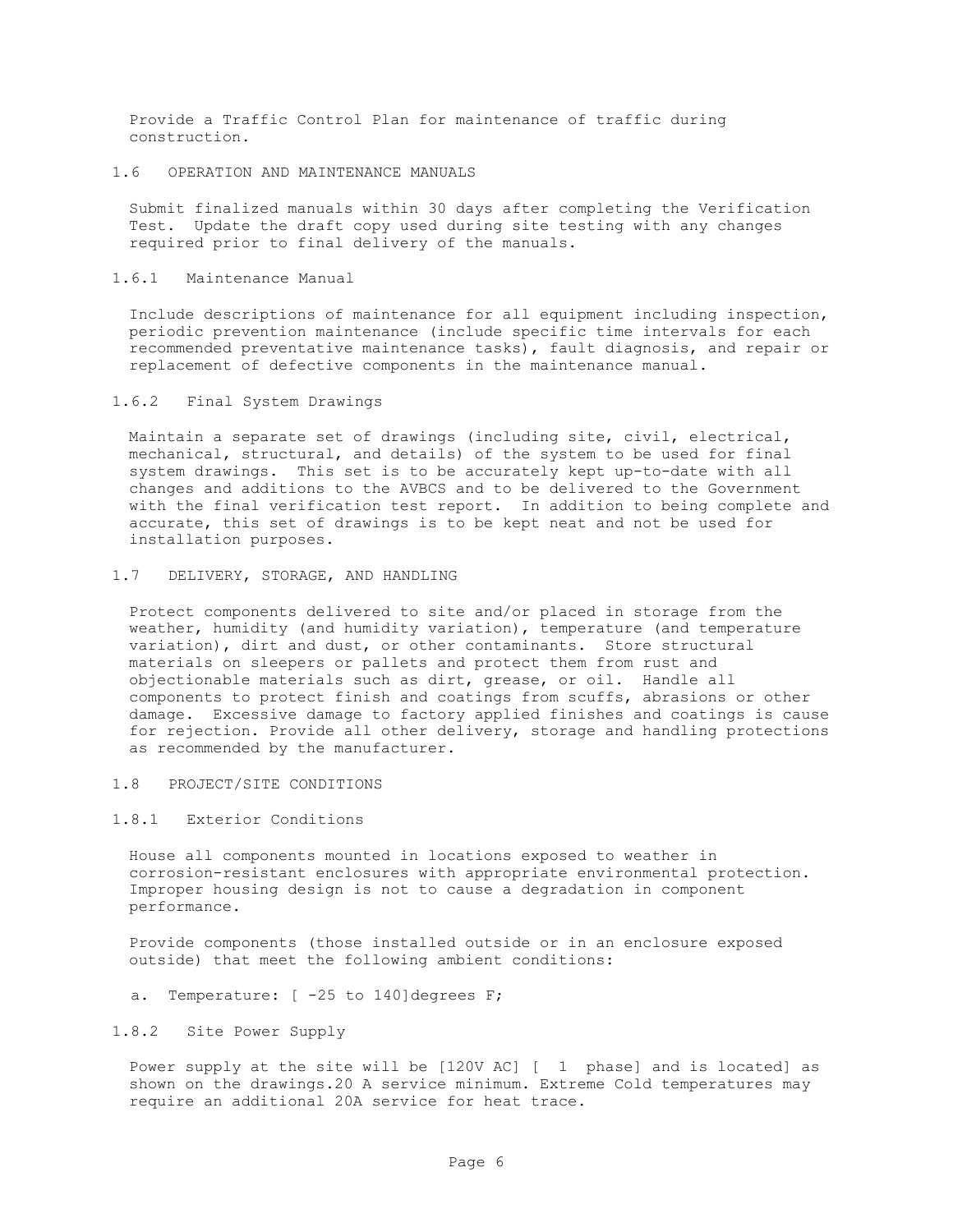## 1.9 MAINTENANCE AND SERVICE

### 1.9.1 Description of Work

The adjustment and repair of the system includes all vehicle barriers and systems installed under this specification. Provide and perform all repair, calibration, and other work in accordance with the manufacturer's documentation and instruction. Responsibility is limited to Contractor installed equipment.

#### 1.9.2 Schedule of Work

Perform quarterly inspection of barrier system to include inspection of all major components, functionality test of the barrier system (including deployment from all operator stations), and report any maintenance needed including cleaning of barrier system..

### 1.9.3 Operation

The applicable portion or portions from the performance verification test procedures are to be used after all scheduled maintenance and repair activities to verify proper component and system operation.

### 1.9.4 Records and Logs

Maintain records and logs of each performed task and organize cumulative records for each component and for the complete system chronologically resulting in a continuous log to be maintained for all devices. Provide a log that contains all initial settings. Ensure logs are kept and available for inspection onsite, demonstrating that planned and systematic adjustments and repairs have been accomplished for the system.

#### 1.9.5 System Modifications

Make any recommendations for system modification in writing to the Government. Prior approval of the Government is required before any system modifications are made. Updating of the operation and maintenance manuals as well as any other documentation affected is required after any modification is made to the system.

### 1.10 WARRANTY

Provide all labor, equipment, and materials required to maintain the entire system in an operational state as specified, for a period of [one year] after formal written acceptance of the performance verification test.

### PART 2 PRODUCTS

### 2.1 SYSTEM DESCRIPTION

Furnish and install a complete and functional permanent or Mobile tire shredding system for the ACP/ECF including active vehicle barriers, active vehicle barrier controls, traffic signals, traffic signal controls, traffic warning signals, traffic signs and pavement markings.

## 2.2 POWER UNIT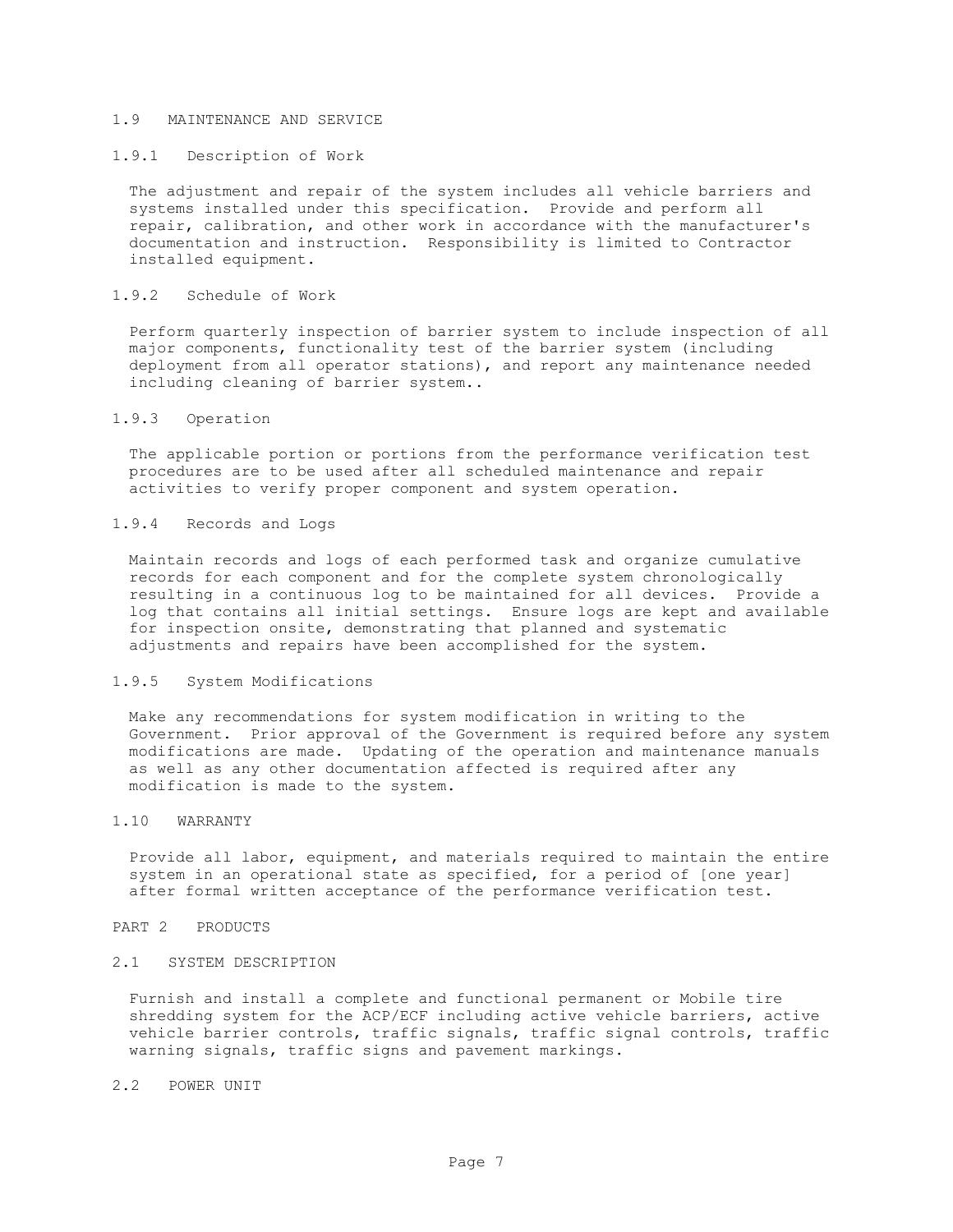## 2.2.1 ELECTRIC POWER UNIT ENCLOSURE

All Systems (Including Permanent and Mobile are fully battery (DC voltage) operated to ensure continued operation during loss of line power. An AC powered battery charger is standard. Optional solar charging systems are avaialble.

#### 2.3 HEATER

Optional Heater system available to ensure proper barrier operation is maintained down to an ambient temperature of minus 40 degrees F.

### 2.4 FINISH AND MARKINGS

Provide signs and markings that meet retroreflectivity requirements as contained in the MUTCD under Part 2 Signs sections on 'Retroreflectivity', 'Maintaining Minimum Retroreflectivity', and 'Shapes' plus ensure all state and local retroreflectivity requirements are satisfied. Paint surfaces in accordance with requirements of Section 09 90 00 PAINTS AND COATINGS.

Motor drive unit standard finish is powdercoat color to match site specification. Galvanized finish available on request. Permanent blade pads are constructed of stainless steel. Mobile blade pads consist of 80 durameter rubber with UV stabilizer. Tactical mobile blade pads consist of stainless steel diamond plate.

### 2.5 ACTIVE VEHICLE BARRIER CONTROL SYSTEM (AVBCS)

#### 2.5.1 General Requirements

Standard Control components for the system include a Master Control Panel (MCP) typically located in guard house. Secondary Control Panels (SCP) can be included for remote operation of the system. Emergency Operator buttons can be included for emergency deployment of the system. System reset and lowering must be completed at the MCP after deployment. Wireless radio Controls can be included as required.

#### 2.5.2 System Integration

System shall be capable of integration with active vehicle barrier control system for other active vehicle barriers (existing and new installations) & overspeed & wrong way detection systems (existing & new installations).

#### 2.5.3 AVBCS Processor

The system shall utilize a programmable relay controller or PLC to provide a sufficient barrier control system including operator panels, signals, & safety devices including vehicle detection to meet project requirements.

a. A programmable logic controller (PLC) meeting the requirements listed herein. Provide the PLC or PLCs with the latest software version. This is the main overall controller for the AVBCS.

#### 2.5.4 VOLTAGE

[The control circuit operates from a [120] [\_\_\_\_\_] volt supply. ][Provide control circuits that have a voltage rating of  $[24]$  [12] [  $\qquad$  ] [dc] for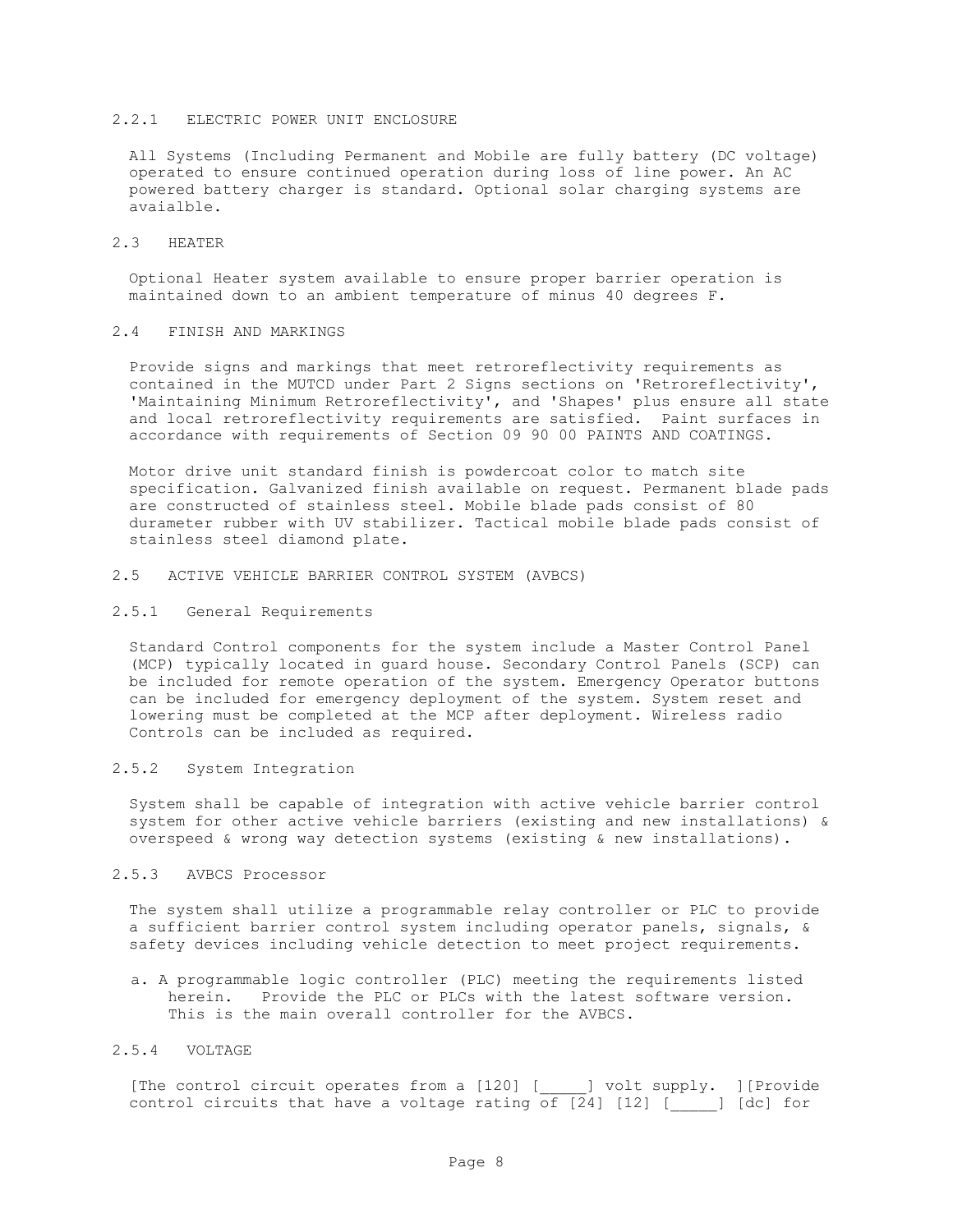### all external control panels.]

#### 2.5.5 Control Panel Components and Construction

### 2.5.5.1 Enclosures

Each control panel enclosure is to conform to the requirements of NEMA 250 for the types specified. Provide the manufacturer's standard finish color, unless otherwise indicated. Repair and refinish damaged using original type finish. Provide Type [1][4][12] enclosures for installation in equipment rooms; those for installation in clean, dry indoor occupied space may be Type 1; other locations are as otherwise specified or shown. [Provide Type 4 or as shown, enclosures for equipment installed outdoors.] [Provide Type 4X enclosures for installation in corrosive environment and construct of [stainless steel] [fiberglass] [polymer plastic]. Painted steel is not be allowed for use in a corrosive environment.] Provide enclosure with a single, continuously hinged exterior door with print pocket, 3-point latching mechanism and key lock and a single, continuously hinged interior door. Provide panels that are mounted on flat horizontal surface with a top that is tilted at 45 degrees or 60 degrees (unless a panel is wall mounted) to ensure easy viewing of the controls. Secure the control panel to the surface it is mounted.

### 2.5.5.2 Controllers

Provide controllers per paragraph programmable logic controller (PLC).

### 2.5.5.3 Standard Indicator Light

Provide indicator lights that comply with NEMA ICS 1, NEMA ICS 2, and UL 508. Provide lights that are heavy-duty, round and mount in a 22.5 mm 0.875 inch mounting hole for alarm indicator, crash rated active vehicle barrier position indicator and EFO activation. Provide lights of the same size and type indicated for alarm indicator or provide round and mount in a 12.7 mm 0.5 inch mounting hole for all other indicators. Provide long-life LED type indicator lights that operate at 120 VAC or 24 VDC. Provide indicator light with a legend plate labeled as shown on the drawings. Provide the indicated lens color as shown on the drawings or specified herein. Provide panels with an overall "Push to Test" pushbutton or provide lights that are push to test (lamp) type. It is allowed to provide illuminated pushbuttons instead of a separate visual indicator.

### 2.5.5.4 Push Buttons

Push buttons must comply with NEMA ICS 1, NEMA ICS 2 and UL 508. Provide push buttons that are heavy duty, round and mount in a 22.5 mm 0.875 inch mounting hole. Provide the number and type of contacts as indicated on the drawings or required by the Sequence of Control. Provide push buttons that are rated for 600 volts, 10 amperes continuous. Provide push buttons with a legend plate labeled as shown on the drawings.

## 2.5.5.5 Terminal Blocks

Terminal blocks must comply with NEMA ICS 4 and UL 1059. Provide terminal blocks for conductors exiting control panels that are two-way type with double terminals, one for internal wiring connections and the other for external wiring connections. Provide terminal blocks made of Bakelite or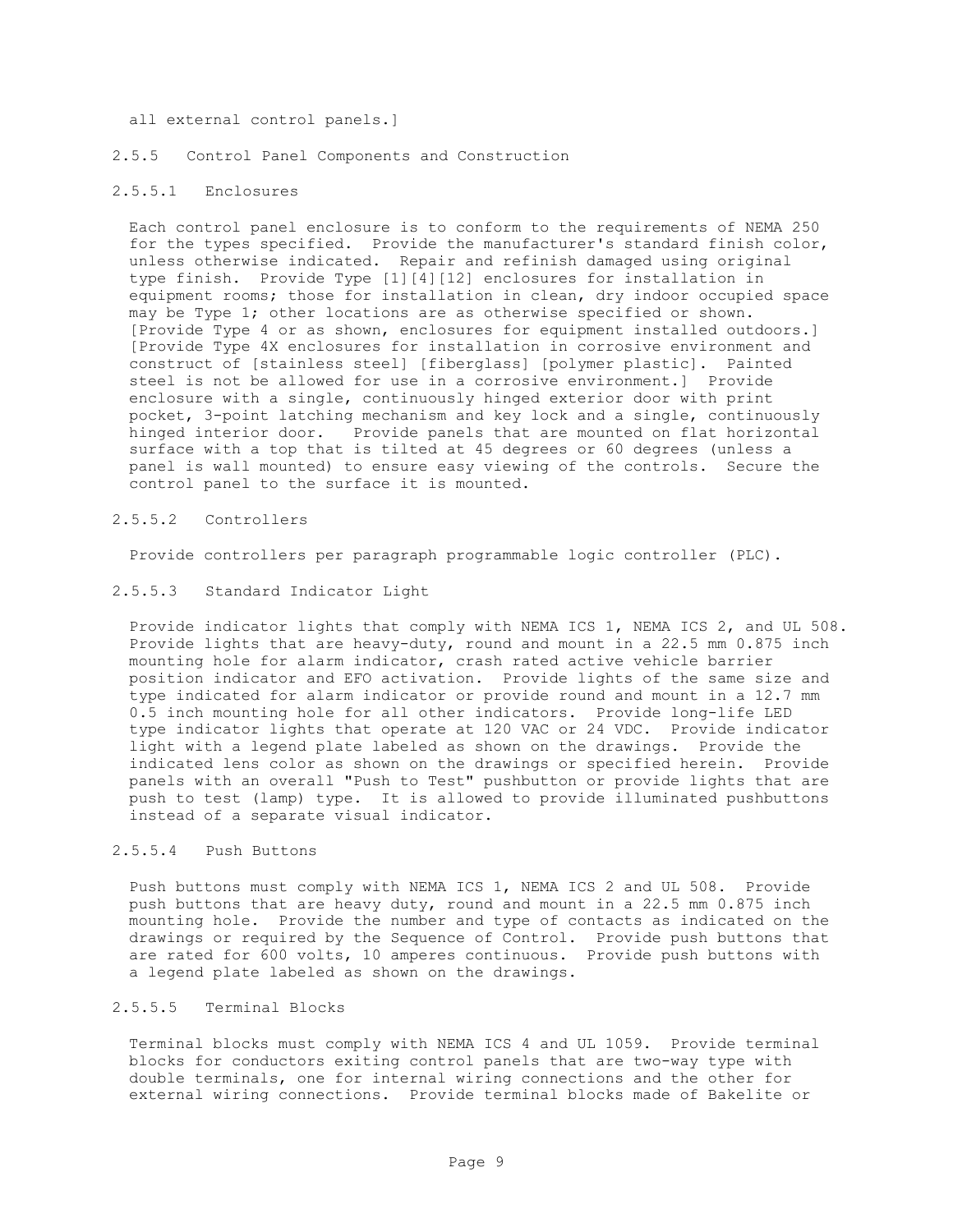other suitable insulating material with full deep barriers between each pair of terminals. Provide a terminal identification strip that forms part of the terminal block and each terminal must be identified by a number in accordance with the numbering scheme on the approved wiring diagrams.

## 2.6 MATERIALS AND COMPONENTS

2.6.1 Materials and Equipment

Units of equipment that perform identical, specified functions are to be products of a single manufacturer. Provide all material and equipment that is new and currently in production.

2.6.2 Single Manufacturer Active Vehicle Barriers

Provide all parts, components, accessories fittings and fasteners by a single manufacturer as required by manufacturer's written requirements, installation instructions and written warranty, unless otherwise noted in this specification.

2.6.3 Field Enclosures

## 2.6.3.1 Exterior Sensors

Provide sensors used in an exterior environment with a housing that provides protection against windblown dust, rain and splashing water, and hose directed water. Provide sensors that remain undamaged by the formation of ice on the enclosure.

### 2.6.3.2 Exterior Electronics

Provide systems electronics used in an exterior environment with enclosures which meet the requirements of NEMA 250, Type 3R, 4, or 4X.

2.6.3.3 Corrosion Resistant

System electronics to be used in a corrosive environment as defined in NEMA 250 are to be housed in non-metallic non-corrosive enclosures which meet the requirements of NEMA 250, Type 4X.

2.6.4 Above Ground Components

All above ground metal components are to be [shop primed and site painted] [or] [hot dipped galvanized] [or] [powder coated] unless otherwise specified.

2.6.5 Below Ground Components

All below ground metal components are to be [shop primed and site painted] [or] [hot dipped galvanized] [or] [powder coated] unless otherwise specified.

- 2.6.6 Nameplates
- 2.6.6.1 Components

Provide a nameplate for major components of the system. Nameplates will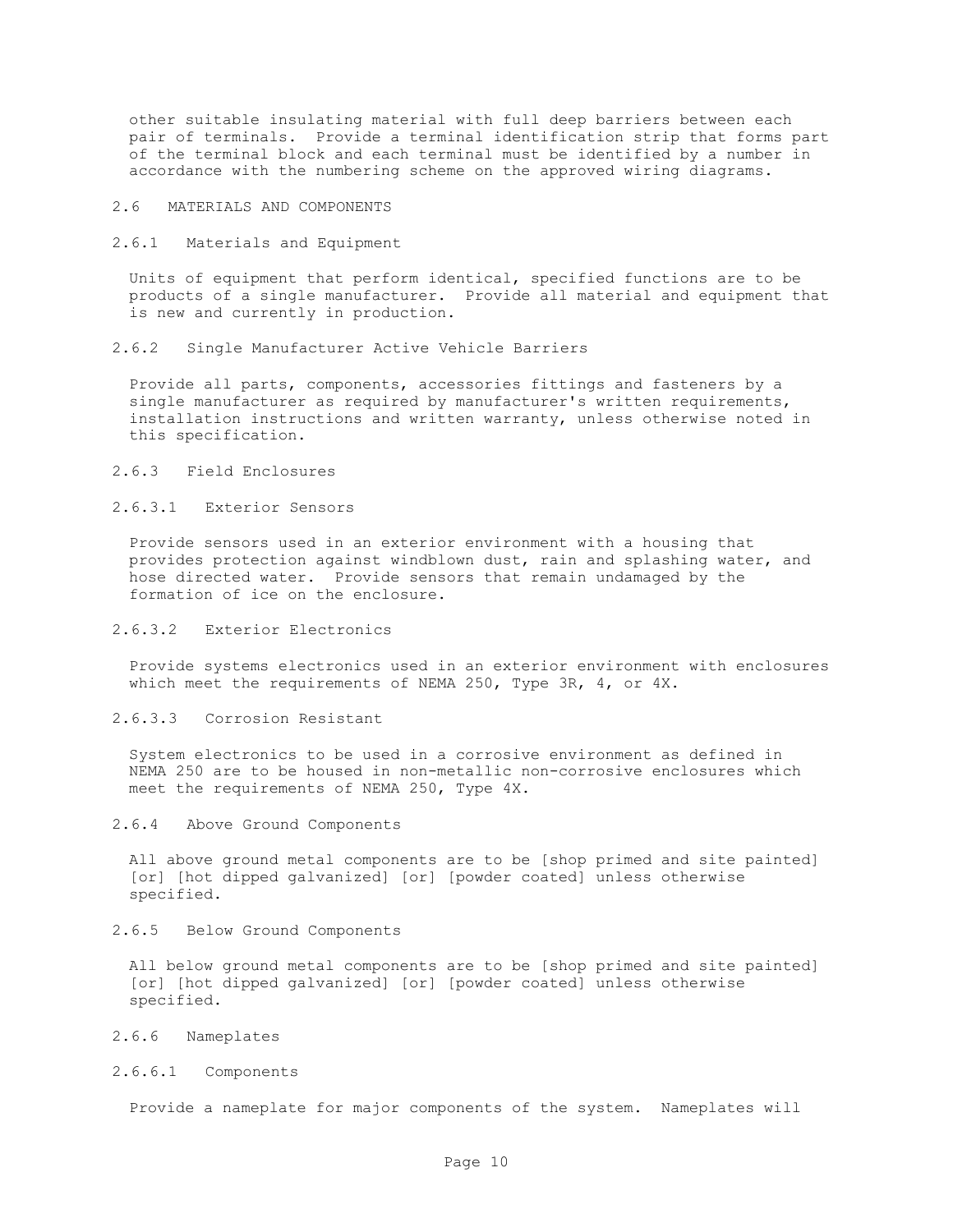not be required for devices smaller than 25 by 75 mm1 by 3 inch. Provide corrosion-resistant metal plates that have at least the following data legibly marked:

- a. Manufacturer's name.
- b. Manufacturer's address.
- c. Type, Style or Model number.
- d. Serial number.

#### 2.7 ELECTRICAL WORK

Submit detail drawings containing complete wiring and schematic diagrams, and any other details required to demonstrate that the system has been coordinated and will properly function as a unit. Provide motors, manual or automatic motor control equipment [,except where installed in motor control centers] and protective or signal devices required for the operation specified herein in accordance with Section 26 20 00 INTERIOR DISTRIBUTION SYSTEM. Provide all field wiring for induction loop detectors, communication lines, and power circuits with surge protection. Provide any wiring required for the operation specified herein, but not shown on the electrical plans, or specified herein, under this section in accordance with Sections 26 20 00 INTERIOR DISTRIBUTION SYSTEMand 33 71 02 UNDERGROUND ELECTRICAL DISTRIBUTION.

## 2.8 WIRE AND CABLE

Provide all wire, cable, and conduit connecting all Contractor furnished and, where indicated on the drawings, Government furnished equipment. Provide wiring in accordance with NFPA 70. Provide wiring that is fiber optic or copper cable in accordance with the manufacturers' requirements. Copper signaling line circuits and initiating device circuit field wiring must be No. [20][18][\_\_\_\_\_] AWG size conductors at a minimum. Ensure wire size is sufficient to prevent voltage drop problems. Circuits operating at 24 VDC must not operate at less than 21.6 volts. Circuits operating at any other voltage are to ensure the voltage drop does not exceed 5 percent of nominal voltage.

#### 2.9 CONCRETE

Provide concrete that conforms to Section 03 30 00 CAST-IN-PLACE CONCRETE.

### 2.10 ACCESSORIES

Supply all accessories as required for a complete and finished system. Provide, at a minimum, all accessories as required by manufacturer's instructions.

## 2.11 FABRICATION

Shop assembly the vehicle barrier systems to the greatest extent possible.

2.12 TEST, INSPECTIONS AND VERIFICATIONS

Submit a Verification of Performance certificate stating that the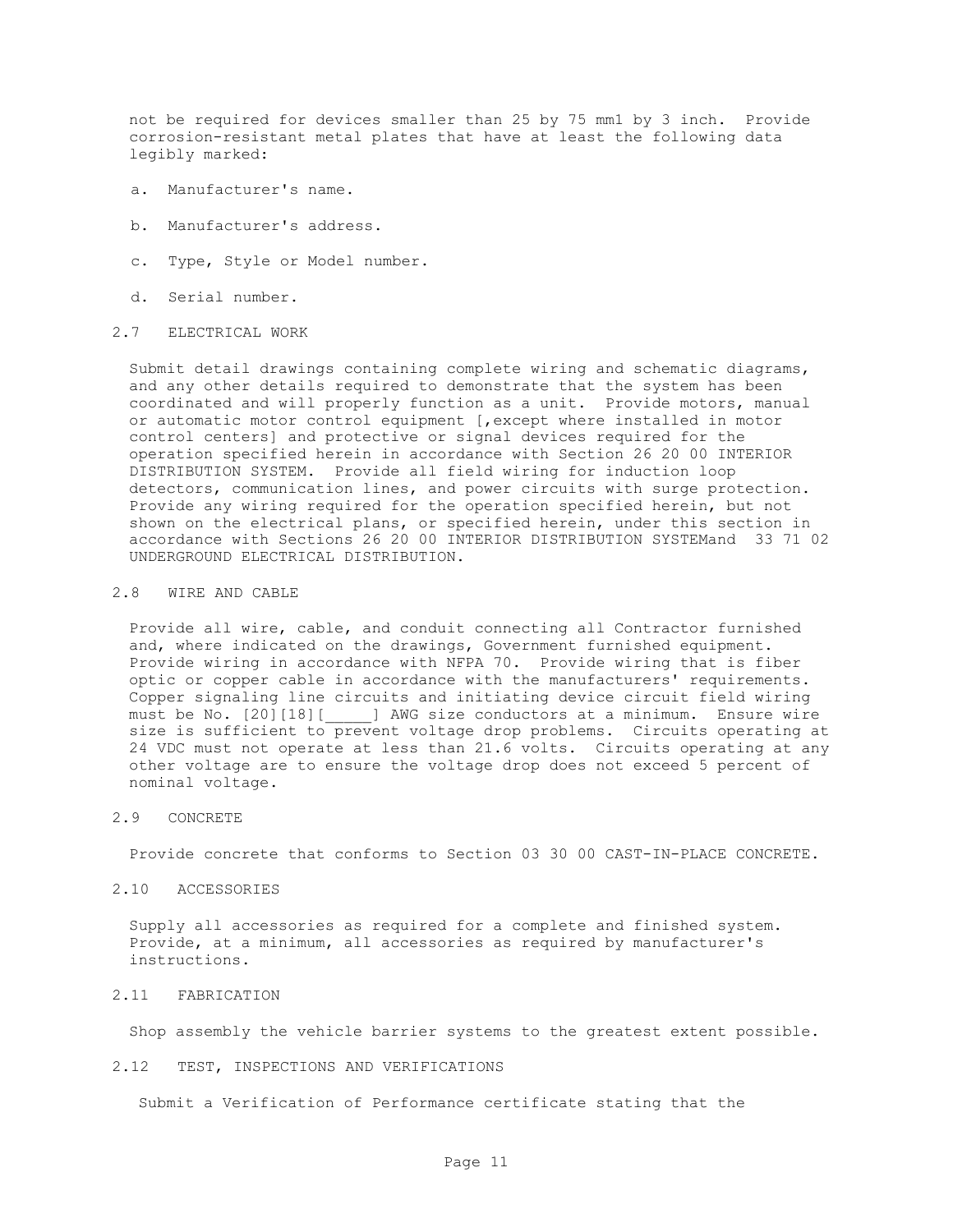construction, materials, and methods used will meet performance standards described in this section for this project

## PART 3 EXECUTION

#### 3.1 EXAMINATION

After becoming familiar with all details of the work, verify that site conditions are in agreement with the contract drawings in accordance with paragraph "Current Site Conditions".

### 3.2 INSTALLATION

Perform installation in accordance with manufacturers instructions and in the presence of a representative of the manufacturer. Manufacturer's representative must be experienced in the installation, adjustment, and operation of the equipment provided. The representative is to be present during adjustment and testing of the equipment. Show on the drawings proposed layout and anchorage of equipment and appurtenances, and equipment relationship to other parts of the work including foundation and clearances for maintenance and operation.

### 3.2.1 Installation Schedule

Before beginning any site work, provide a schedule of all installation and testing activities. Arrange project activities in the proposed schedule in chronological order. Coordinate all installation and testing activities, specifically those requiring ACP/ECF outages, with the Contracting Officer. There must be a Contracting Officer approved schedule before any site work is performed.

### 3.2.2 Incidental Infrastructure

Provide all incidental construction as indicated. Design construct, and install incidental construction in accordance with local/state DOT requirements, AASHTO GDHS-5, AASHTO RSDG-4, NCHRP 350, and the MUTCD.

## 3.2.3 Concrete Placement

Provide concrete test reports per Section 03 30 00 CAST-IN-PLACE CONCRETE. After placement of the crash rated active vehicle barrier(s), replace the pavement sections to match the section and depth of the surrounding pavement unless a thicker pavement section is required for the tested condition of the crash rated active vehicle barrier. Warp pavement to match the elevations of existing pavement.

## 3.3 DRAINAGE

### 3.3.1 Pit Drainage

Provide a drain connection in each barrier that requires pit/vault type construction. Provide a minimum drainage line of3 inches.

## 3.3.2 Surface Drainage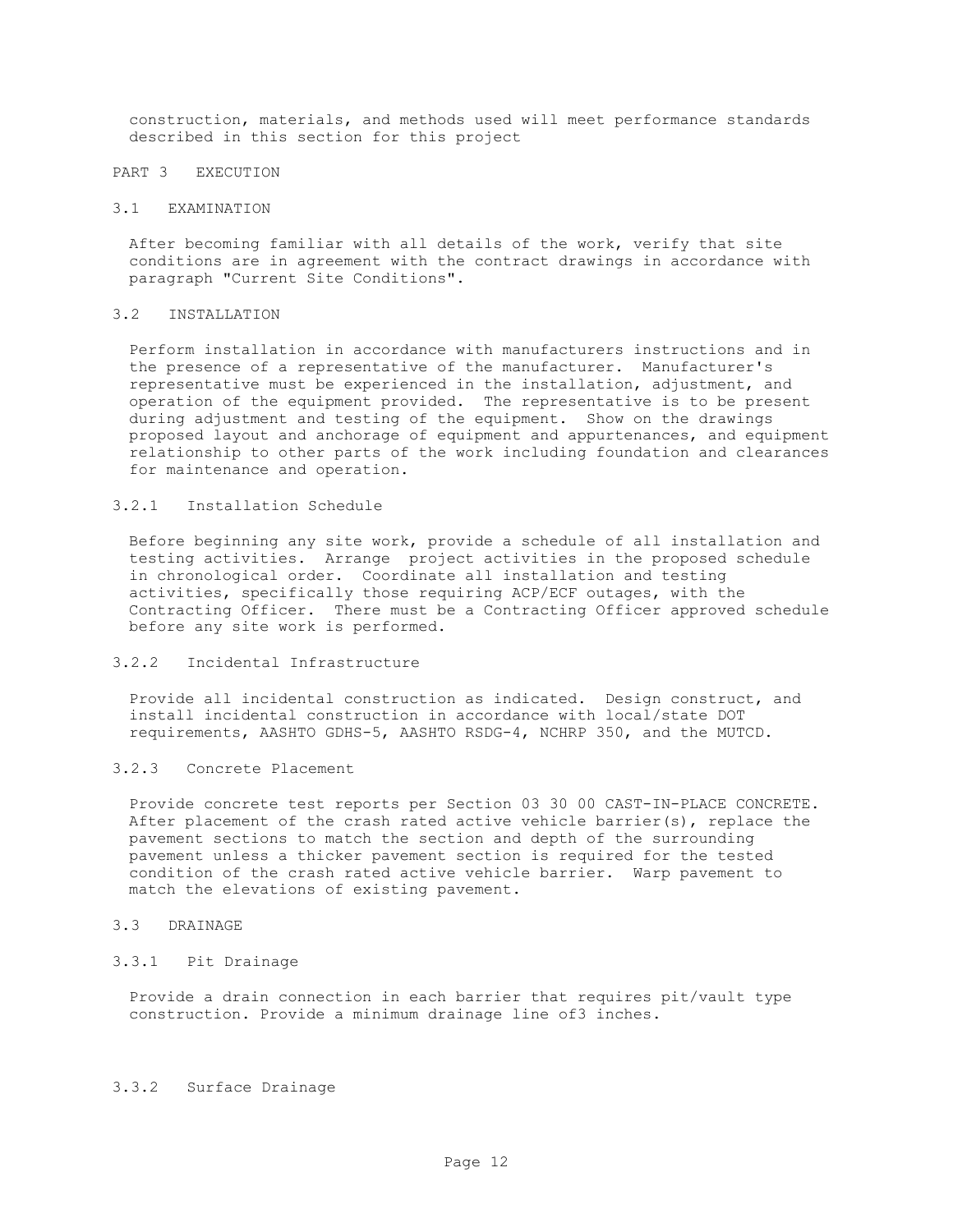Install crash rated active vehicle barrier per the test conditions for the crash rated active vehicle barrier. Ensure placement of the barrier provides positive drainage away from the barrier.

## 3.4 ELECTRICAL

Furnish and install all cables and conduits for all wiring interconnecting contractor furnished, and where indicated, Government furnished equipment. Install all wiring per Section 26 20 00 INTERIOR DISTRIBUTION SYSTEM and Section 33 71 02 UNDERGROUND ELECTRICAL DISTRIBUTION.

## 3.4.1 Grounding

Provide adequate grounding system for the following: Traffic signal supports, warning signal supports, AVBCS enclosure, crash rated active Vehicle Barrier frames. Test installed ground rods as specified in IEEE 142. Provide a #6 AWG ground wire from crash rated active vehicle barrier frame to the crash rated active vehicle barrier control enclosure.

### 3.5 OPERATING AND MAINTENANCE INSTRUCTIONS

Submit written Operations and Maintenance Instructions. As part of the Operations and Maintenance Instructions, provide:

a. Periodic inspection and testing recommendations for daily, weekly, monthly and yearly intervals.

#### 3.6 REPAIR

Repair damage to galvanized, coated, painted finishes in accordance with manufacturers written instructions. Submit Manufacturer Repair of Coatings Instructions. In the case where the manufacturer does not have written instructions, Submit recommended repair instructions (referencing published standards) for approval.

## 3.7 CONTRACTOR VERIFICATION TEST

Submit test plan for the Contractor Verification Test. Test plans are to include a a test schedule, a minimum of [30] days before the scheduled start of the Contractor Field Tests. See paragraph "TEST PLANS" for information required in a test plan. Calibrate and test all equipment, verify communications links between all subsystem components and between subsystems, place the integrated system in service, and test the integrated system using the approved test procedures for the contractor verification test. Submit the contractor verification test report no more than 1 week after the completion of each test. Deliver a report certifying that the installed complete system has been calibrated, tested, and is ready to begin performance verification testing.

#### 3.8 FINAL SYSTEM ACCEPTANCE

## 3.8.1 General

Final system acceptance consists of successfully completing the Performance Verification Test and completion of the commissioning, the training of Installation security and maintenance personnel.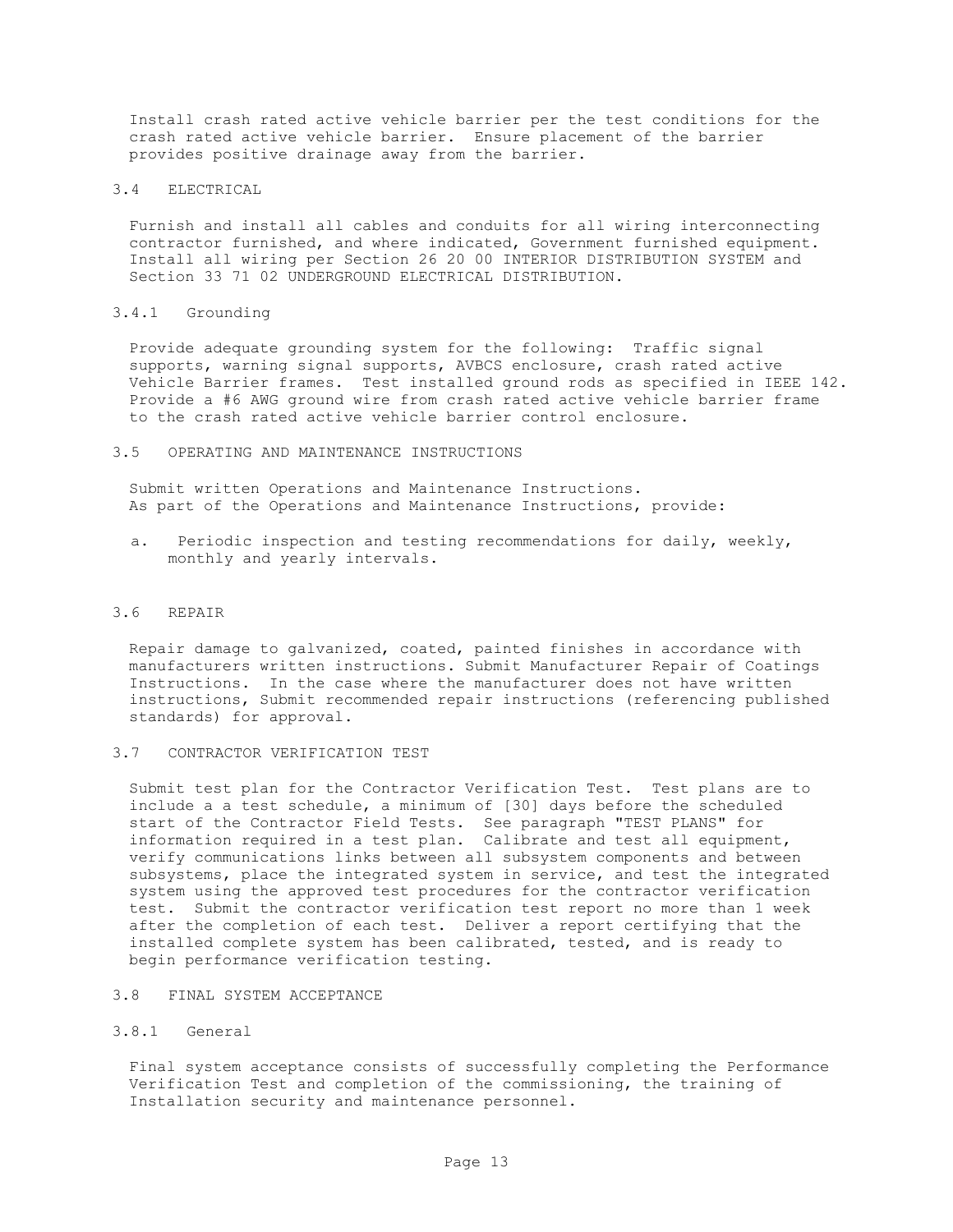# 3.8.2 Training

# 3.8.2.1 General Requirements

Conduct training courses for designated personnel in the operation and maintenance of the AVBCS. Orient the training to the specific system being installed. Do no provide training until the performance verification test has been successfully completed.